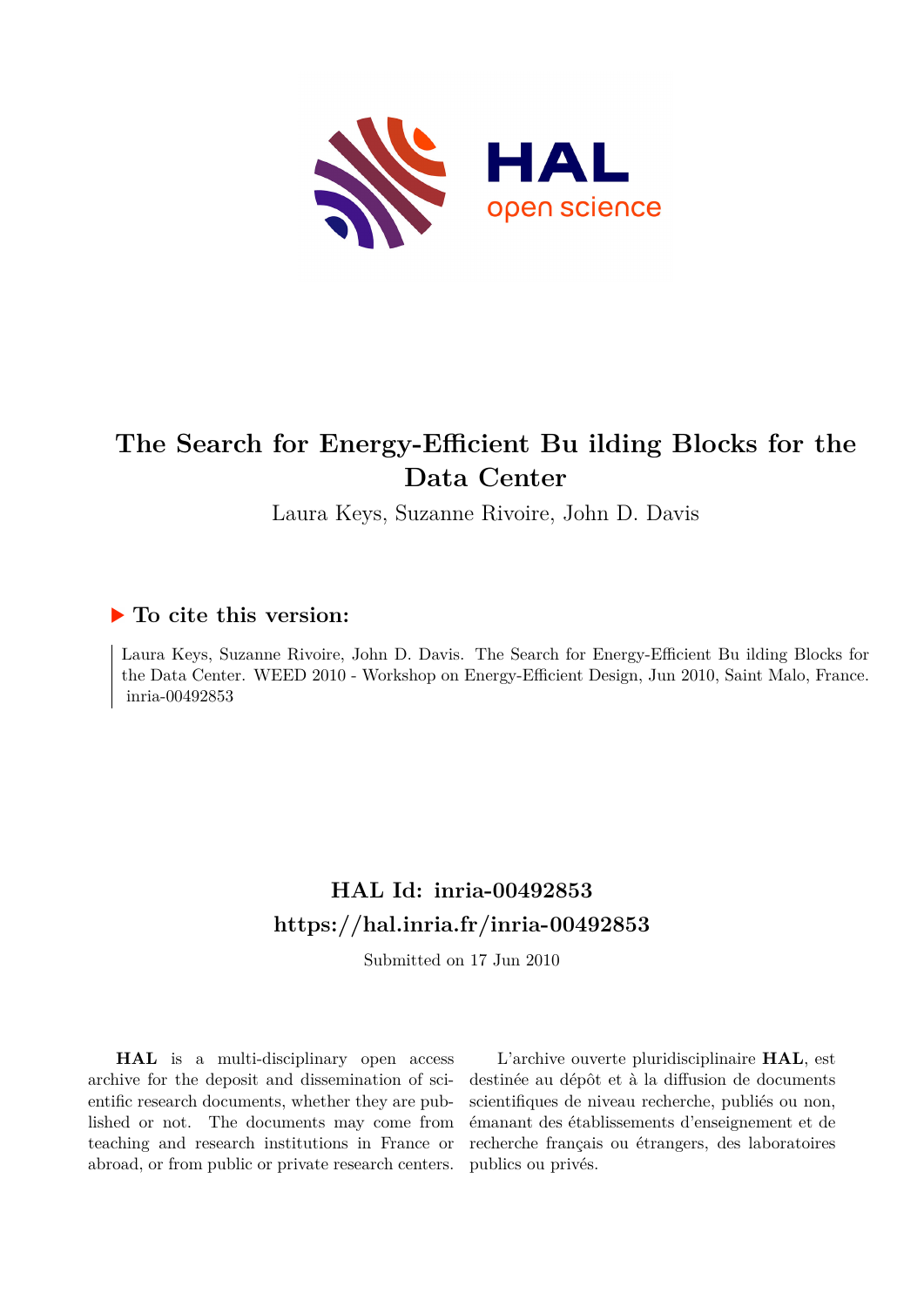# **The Search for Energy-Efficient Building Blocks for the Data Center**

Laura Keys University of CA, Berkeley laurak@eecs.berkeley.edu

Suzanne Rivoire Sonoma State University suzanne.rivoire@sonoma.edu

John D. Davis Microsoft Research – Silicon Valley Lab john.d@microsoft.com

#### Abstract

*This paper conducts a survey of several small clusters of machines in search of the most energy-efficient data center building block targeting data-intensive computing. We first evaluate the performance and power of single machines from the embedded, mobile, desktop, and server spaces. From this group, we narrow our choices to three system types. We build fivenode homogeneous clusters of each type and run Dryad, a distributed execution engine, with a collection of dataintensive workloads to measure the energy consumption per task on each cluster. For this collection of dataintensive workloads, our high-end mobile-class system was, on average, 80% more energy-efficient than a cluster with embedded processors and at least 300% more energy-efficient than a cluster with low-power server processors.* 

# **1 Introduction**

Power consumption is a first-order design constraint in the data center (DC). Although still small in absolute terms, DC power consumption is growing rapidly, doubling between 2000 and 2005 [8]. The energy usage of the computational building blocks of the DC is critical to the overall power consumption, since it affects the design and operation of the cooling and power distribution infrastructure as well as the computational infrastructure [3, 13, 15].

Traditionally, the computational nodes in DCs operate with low system utilization but require high availability and fast response time. Researchers have therefore advocated the design of hardware whose power consumption is proportional to the system load [2]. However, there is a new class of DC benchmarks that use as many resources as are available. Many of these applications are I/O- and network-bound but exhibit phases of high CPU utilization. Dryad, Hadoop, MapReduce, and Condor are frameworks for this type of application [7, 9, 12, 20].

In the past, research on these data-intensive workloads has assumed that the applications would be bottlenecked by low I/O bandwidth and high latency. However, the introduction of NAND flash-based solidstate drives (SSDs) virtually eliminates the disk seek bottleneck, enabling much higher I/O bandwidth and very low latency. Although SSDs do not yet provide the capacity of magnetic disk drives, SSDs can be very lowpower devices and have the ability to consolidate the storage system by providing far more IOPS, better feeding the processor with data [11].

In this paper, we characterize clusters across a variety of system types in order to find energy-efficient DC building blocks, with a focus on emerging dataintensive applications.

We initially characterize a variety of embedded, mobile, desktop, and server systems using singlemachine performance, power, and energy efficiency. Using these benchmarks as a guide to prune the system space, we build homogeneous clusters of the top three systems. We execute DryadLINQ applications on these clusters in order to understand their energy efficiency for different application types.

This paper makes the following contributions:

- We characterize a wide range of real systems from embedded and mobile to desktop and server processors, focusing on single-thread and/or singlesystem performance.
- We characterize homogeneous compute clusters composed of embedded, mobile, and server processors in the context of data-intensive applications to find the most energy-efficient computing infrastructure over a wide range of workloads.
- We compare the energy efficiency of system classes that have not been compared in previous work, and we make this comparison across workloads with varying computational and I/O demands.

The rest of this paper is organized is follows. Section 2 is an overview of related work in this area. Section 3 describes our experimental infrastructure and the hardware and software evaluated. Section 4 presents our experimental results. We further discuss these results in Section 5 and conclude with Section 6.

## **2 Related Work**

A growing body of research proposes energy-efficient building blocks for cluster and DC computing, but this work has typically investigated only a limited subset of system types and/or applications.

One major trend is to propose building blocks for data-intensive computing that combine embedded processors, such as the Intel Atom, with solid-state disks. However, many of these proposed systems have been evaluated for only a single workload or against a limited set of alternative hardware.

For example, Szalay et al. propose "Amdahl blades," consisting of Intel Atom processors with SSDs, and present a scaling study comparing these blades to traditional high-end cluster nodes using data from a synthetic disk-stressing benchmark [19]. The Gordon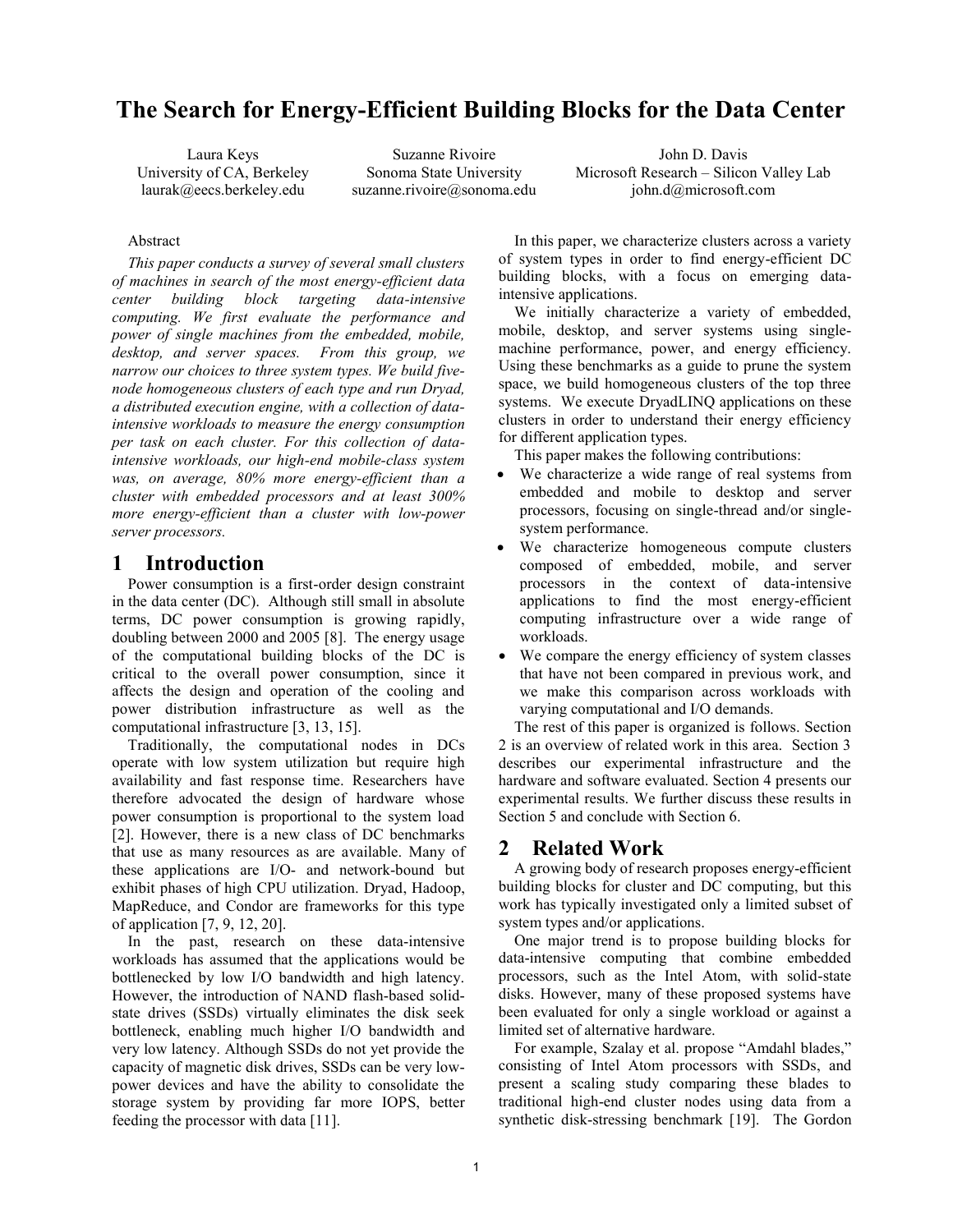| <b>System Under Test</b> | <b>CPU</b>                                     | Memory            | Disk(s)   | System Information            | Approx. cost |
|--------------------------|------------------------------------------------|-------------------|-----------|-------------------------------|--------------|
| 1A (embedded)            | Intel Atom N230, 1-core, 1.6 GHz,<br>4W TDP    | 4 GB DDR2-800     | 1 SSD     | Acer AspireRevo               | \$600        |
| 1B (embedded)            | Intel Atom N330, 2-core, 1.6 GHz,<br>8W TDP    | 4 GB DDR2-800     | 1 SSD     | Zotac IONITX-A-U              | \$600        |
| 1C (embedded)            | Via Nano U2250, 1-core, 1.6 GHz                | 2.37 GB DDR2-800* | 1 SSD     | Via VX855                     | sample       |
| 1D (embedded)            | Via Nano L2200, 1-core, 1.6 GHz                | 2.86 GB DDR2-800* | 1 SSD     | Via CN896/VT8237S             | sample       |
| 2 (mobile)               | Intel Core2 Duo, 2-core, 2.26 GHz,<br>25W TDP  | 4 GB DDR3-1066    | 1 SSD     | Mac Mini                      | \$1200       |
| 3 (desktop)              | AMD Athlon, 2-core, 2.2 GHz, 65W<br><b>TDP</b> | 8 GB DDR2-800     | 1 SSD     | MSI AA-780E                   | sample       |
| 4 (server)               | AMD Opteron, 4-core, 2.0 GHz,<br>50W TDP       | 32 GB DDR2-800    | 2 10K RPM | Supermicro<br>$AS-1021M-T2+B$ | \$1900       |

**Table 1** – Systems evaluated in this paper. Costs are approximate and given in US dollars at the time of purchase. Costs are not given for systems that were donated as samples. In the memory column, the star denotes the maximum amount of addressable memory.

system, designed by Caulfield et al., also combines Atom processors with flash memory. It was evaluated against a Core 2 (single-core)-based server over a variety of MapReduce workloads using simulation and modeling rather than physical measurements [5].

The FAWN cluster, proposed by Andersen et al., consists of ultra-low-end embedded processors and high-end solid-state disks [1]. A version using the Intel Atom was evaluated across a wide range of workloads [21]. This evaluation showed FAWN breaking the energy-efficient sorting record set by Beckmann in 2010 with similar hardware [4]. The overall conclusion of the evaluation was that the FAWN hardware was superior to desktop- and server-class hardware for I/O-bound workloads and for memory-bound workloads with either poor locality or small working sets. However, high-end mobile processors were not evaluated in the FAWN study. Reddi et al. use embedded processors for web search and note both their promise and their limitations; in this context, embedded processors jeopardize quality of service because they lack the ability to absorb spikes in the workload [16].

Several studies have proposed high-end laptop hardware for energy-efficient DC computing. Rivoire et al. used a laptop processor and laptop disks to set an energy-efficient sorting record in 2007 [17], while Lim et al. proposed a laptop-processor-based building block for Web 2.0 workloads in 2008 [14]. However, these systems preceded the movement toward embedded processors and SSDs, and their conclusions must be revisited in light of these recent developments.

Finally, the CEMS servers proposed by Hamilton use a variety of desktop processors and a single enterpriseclass magnetic disk [10]. These servers are evaluated using a CPU-bound webserver workload designed to exercise the CPU at varying utilizations up to 60%. Unlike much of the previous work, this study found that for this workload, the systems with the lowest power consumption were not the most energy-efficient systems.

# **3 System Overview**

In this section, we describe the hardware platforms we examine, the benchmarks we use to evaluate them, and the infrastructure used to measure power.

## *3.1 Hardware*

We consider a variety of systems based on embedded, mobile, desktop, and server processors. Table 1 provides a list of the important features of the systems under test (SUTs). All systems are running 64-bit Windows Server 2008 with support for Dryad and DryadLINQ jobs. We tried to provision the systems with 4 GB of DRAM per core when possible, but two of the embedded systems were only able to address a fraction of this memory. The industry-standard server system used 10,000 RPM enterprise hard disks, and the other systems each contained a single Micron RealSSD. This difference affected the server's average power by less than 10% and had a negligible effect on the system's overall energy efficiency.

## *3.2 Benchmark Details*

We ran an assortment of benchmarks, some CPUintensive, others utilizing disk and network, in order to find the most energy-efficient cluster building block and see how robust this choice is across different types of workloads. A few of these benchmarks are used to evaluate single-machine performance, and the rest are DryadLINQ jobs dispatched to five-node clusters. We ran a single instance of each application at a time.

The single-machine benchmarks are as follows:

**SPECpower** ssj 2008. This benchmark uses a CPUand memory-intensive Java webserver workload to probe the power usage of a SUT's CPU at various utilizations. Since the performance of this benchmark can vary drastically depending on the JRE used, we use the Oracle JRockit JRE tuned with platform-specific parameters based on similar reported benchmark runs.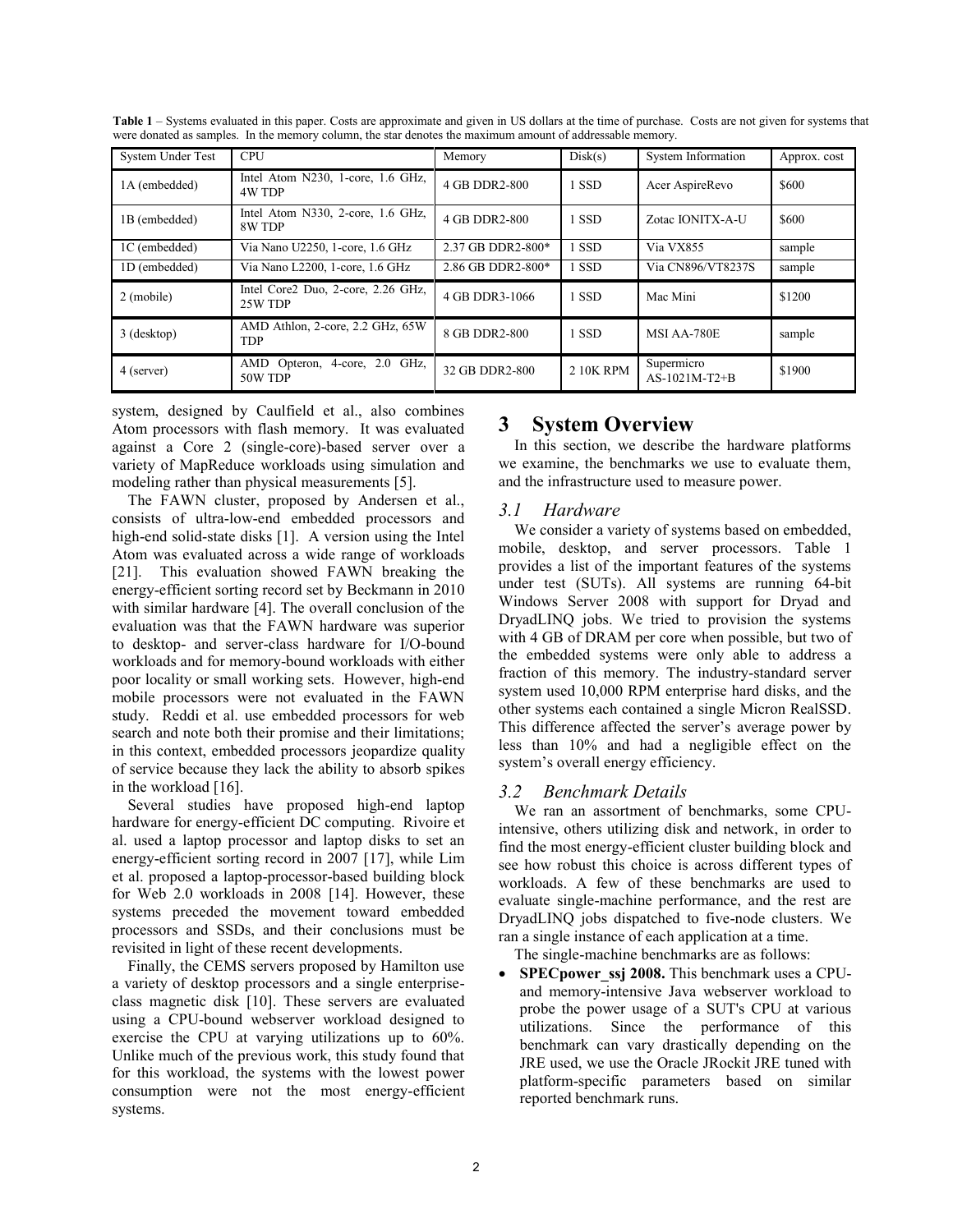

**Figure 1.** Per-core SPEC CPU2006 integer performance normalized to the Atom N230 for the systems (embedded, mobile, desktop, and server processors) from Table 1 plus two legacy Opteron servers.

- **SPEC CPUint 2006.** This benchmark suite runs a variety of CPU and memory-intensive jobs and then provides a score based on the aggregate performance of these individual benchmarks. We do not make any architecture-specific optimizations for this workload.
- **CPUEater.** This benchmark fully utilizes a single system's CPU resources in order to determine the highest power reading attributable to the CPU. We use these measurements to corroborate the findings from SPECpower.

The multi-machine DryadLINQ benchmarks are:

- **Sort.** Sorts 4GB of data with 100-byte records. The data is separated into 5 or 20 partitions which are distributed randomly across a cluster of machines. As all the data to be sorted must first be read from disk and ultimately transferred back to disk on a single machine, this workload has high disk and network utilization.
- **StaticRank.** This benchmark runs a graph-based page ranking algorithm over the ClueWeb09 dataset [6], a corpus consisting of around 1 billion web pages, spread over 80 partitions on a cluster. It is a 3-step job in which output partitions from one step are fed into the next step as input partitions. Thus, StaticRank has high network utilization.
- **Prime.** This benchmark is computationally intensive, checking for primeness of each of approximately 1,000,000 numbers on each of 5 partitions in a cluster. It produces little network traffic.
- **WordCount.** This benchmark reads through 50 MB text files on each of 5 partitions in a cluster and tallies the occurrences of each word that appears. It produces little network traffic.

#### *3.3 Measurement Infrastructure*

The measurement infrastructure consists of a hardware component to physically measure both the total system power and power factor and a software component to collect both the power measurements and application-level Event Tracing for Windows (ETW) metrics.

We use WattsUp? Pro USB digital power meters to capture the wall power and power factor once per second for each machine or group of machines. We use the API provided by the power meter manufacturer to incorporate measurements from the power meter into the ETW framework.

## **4 Evaluation**

In this section, we first examine the single-machine performance of a range of machines. We use these results to identify the three most promising candidate systems for the cluster-level benchmarks. The results from both the single-machine and multi-machine benchmarks show that the mobile-class system consistently provides high energy efficiency on a wide range of tasks, while the other classes of systems are suitable for a more limited set of workloads.

#### *4.1 Single-machine benchmarks*

To pare down our list of systems, we used three single-machine benchmarks to characterize the systems' single-thread performance and power consumption. Based on this characterization, we can eliminate any systems that are Pareto-dominated in performance and power before proceeding to the cluster benchmarks.

#### *4.1.1 Performance*

We use SPEC CPU2006 integer benchmarks to compare the single-threaded SPEC-rate performance across all the platforms in Table 1. This benchmark, because it is CPU-intensive, should favor the processors with more complex cores. In addition to the dual-socket quad-core AMD Opteron server in Table 1 (SUT 4), we included two more Opteron servers: a dual-socket single-core server  $(2x1)$  with 8 GB of RAM and a dualsocket dual-core server  $(2x2)$  with 16 GB of RAM. These systems were included to quantify single-core performance improvements over time, as well as the benefits of additional cores. Figure 1 shows the per-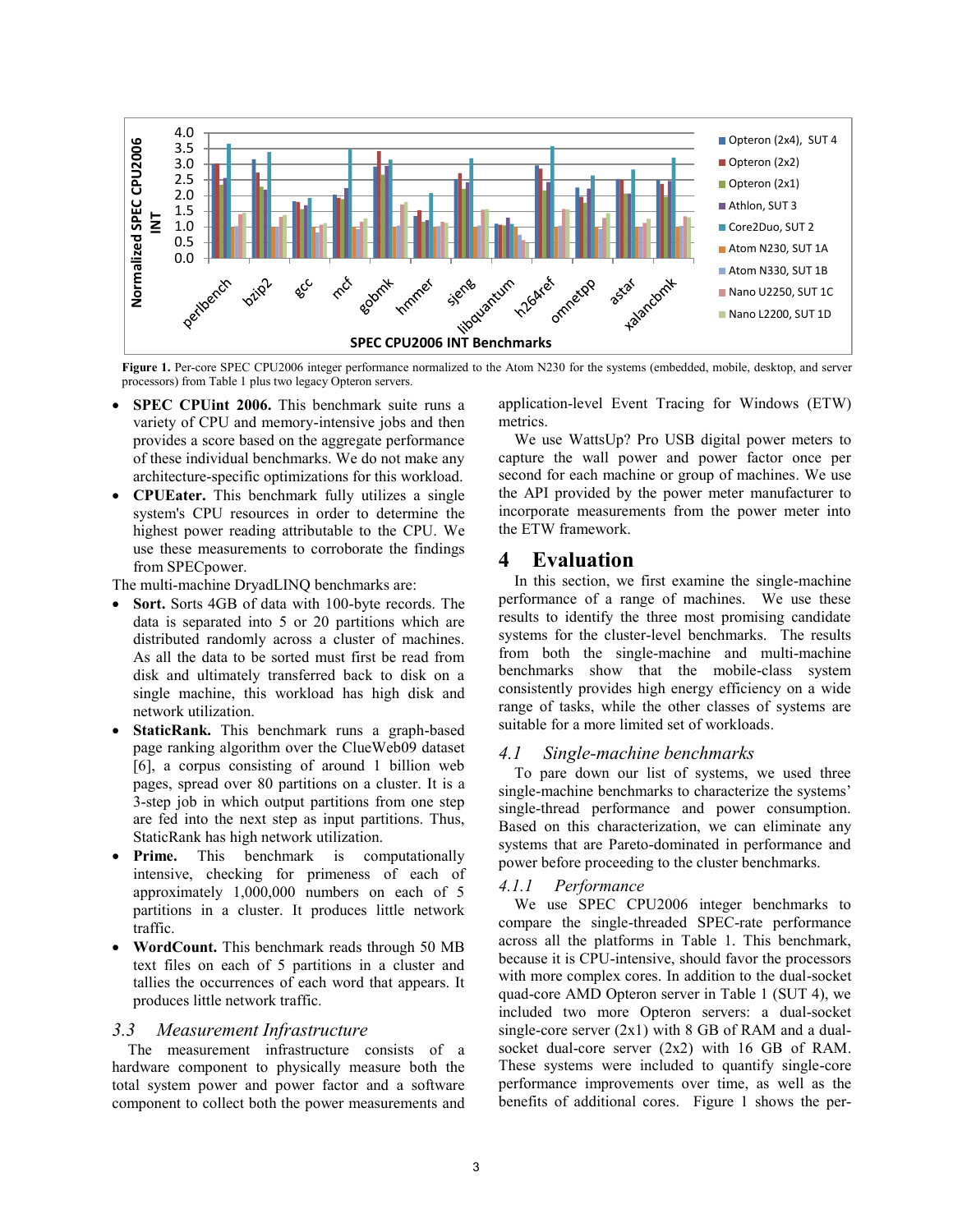

**Figure 2.** Power consumption at idle and at 100% CPU utilization for all the systems in Figure 1. The systems are shown in order from lowest to highest power consumption at 100% utilization.

core results, which are normalized to the Intel Atom single-core-based system (SUT 1A).

There are two surprising results. First, the mobile Intel Core 2 Duo (SUT 2) has per-core performance that matches or exceeds that all of the other processors, including the server processors. Second, and more surprising, is the fact that the Atom processor performs so well on the libquantum benchmark. Overall, these results demonstrate that SUT 2 (Intel Core 2 Duo) and SUT4 (AMD Opteron 2x4) provide the highest singlethread performance.

#### *4.1.2 Power consumption*

Single-thread performance is not the only factor to consider when selecting the appropriate energy-efficient building blocks for the DC. Before diving into benchmarks that provide data on work done per Watt or Joule, we measure system power at idle and when running CPUEater at 100% utilization. Figure 2 shows power consumption at these two utilization points for all of the systems from Figure 1, ordered by the maximum system power under full CPU load. Surprisingly, the four embedded-class systems do not have significantly lower idle power than the other systems; in fact, the mobile-class system with a 25 W TDP processor has the second-lowest idle power. However, the 100% utilized systems result in a different ordering. The mobile-class system now has significantly higher power than the embedded systems, which use processors with 4-16 W TDPs.

#### *4.1.3 Balancing performance and power*

To confirm our conclusions based on examining

performance and power separately, we used SPEC power ssj to characterize the amount of work or operations done per watt. As Figure 3 shows, the Intel Core2 Duo system (SUT 2) and the Opteron (2x4) system (SUT 4) yield the best power/performance, followed by the Atom system (SUT 1B). These results reinforce our conclusions from looking at power and performance separately. Furthermore, this benchmark goes beyond the single-core performance measured by SPEC CPU 2006.

#### *4.2 Multi-machine Dryad benchmarks*

Based on the characterization from Section 4.1, we set up 5-node clusters of the three most promising systems (1B, 2, and 4) and ran the four DryadLINQ benchmarks: Sort, Primes, StaticRank, and WordCount.

Figure 4 shows the average energy usage for these benchmarks, normalized to the mobile system (SUT 2). It shows two versions of Sort that only differ by the number of data partitions, 5 or 20; the 20-partition version has better load balance.

The energy usage per task of SUT 2, the mobile Core 2 Duo-based server, is always lower than that of SUT 4, the Opteron-based server, across all the benchmarks, using three to five times less energy overall for the different benchmarks.

The relative energy usage of SUT 1B, the Atombased system, varies the most from benchmark to benchmark. It degrades significantly for Primes, which is the most CPU-intensive benchmark. For this benchmark, the traditional server system (SUT 4) is more energy-efficient than the Atom-based system.



**Figure 3.** SPEC power ssj results for four of the systems from Table 1 plus the two previous generations of Opteron servers.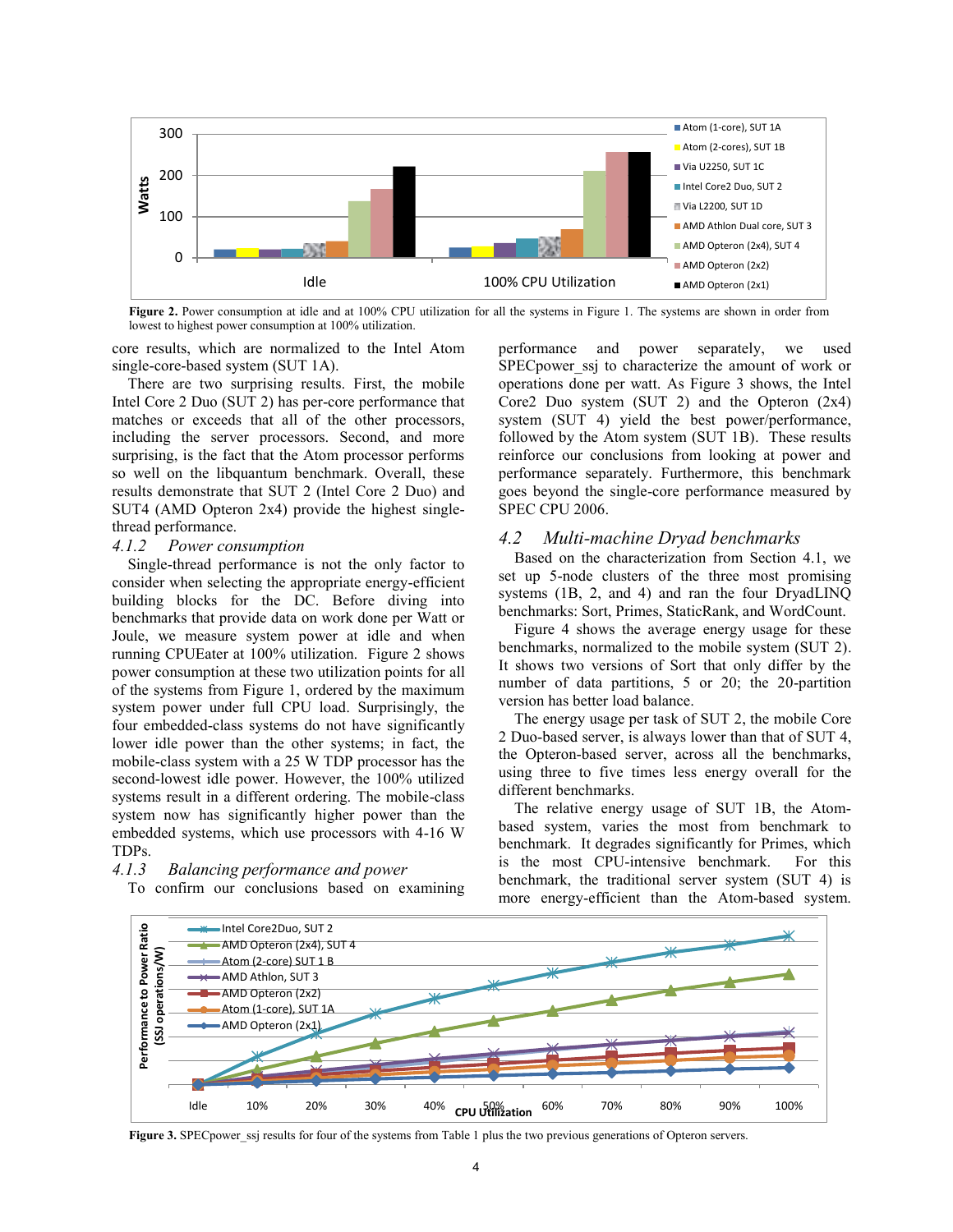

**Figure 4.** Normalized average energy usage for SUT 2, SUT 1B, and SUT 4 for each benchmark on each system and the geometric mean.

SUT 4 has a performance advantage with four times the number of cores, enabling it to finish parallel and computationally intense tasks more quickly but with a significantly higher power envelope than SUT 1B.

This advantage disappears, however, for StaticRank, which has a mix of CPU and I/O. SUT 4 can finish this job only slightly faster than SUT 2 or 1B, but it uses much more power. However, it should be noted that the partition size used for StaticRank is set by the memory capacity limitations of the mobile and embedded platforms. This biases the results in their favor, because at this workload size, SUT 4's execution is dominated by Dryad overhead.

More surprisingly, the Atom-based system is less energy-efficient for Sort than the mobile-CPU-based system. Previous work on platforms for sequential I/Ointensive workloads used Atom-based systems on the assumption that the I/O would be the bottleneck and the CPU would thus not be heavily utilized [4, 19, 21]. However, the SSDs in these systems mitigate this bottleneck for Sort, placing more stress on the CPU. In contrast, the Atom-based system is most energyefficient for WordCount, which is the least CPUintensive of the four benchmarks.

These energy measurements on cluster benchmarks complement the results on single-machine benchmarks: low-power mobile class platforms have an advantage over high-power, high-performing server-class platforms as energy-efficient DC building blocks that do not skimp on performance. Their performance and power also are more robust over a wider range of benchmarks than the embedded-class systems.

## **5 Discussion**

The results demonstrate a clear class of systems that is well suited for data-intensive computing. This result is somewhat surprising due to the interface limitations of real mobile-class systems. We discuss this result in more detail, and we follow that discussion with some of the system improvements that would be necessary to

build a more compelling energy-efficient system, requiring minor modifications to today's components.

#### *5.1 Energy Efficiency*

Our results show that low-power embedded components are not necessarily ideal for energy efficiency, even for applications that are not normally considered CPU-intensive (e.g. Sort). With the increase in I/O capabilities provided by SSDs, our results indicate that embedded-class processors are not always sufficient to balance the I/O bandwidth. In fairness, one disadvantage that these systems had is that the chipsets and other components dominated the overall system power; in other words, Amdahl's Law limited the benefits of having an ultra-low-power processor. As the non-CPU components become more energy-efficient, this type of system will be more competitive.

Our results also confirm that standard servers are becoming more energy-efficient. We presented results from three consecutive generations of Opteron servers running SPEC benchmarks. Over time, these systems have maintained or improved single-thread performance, increased system throughput, and simultaneously reduced overall system power and energy. Until recently, embedded systems were the only systems that exhibited the same trends. This is a result of combining lower-power server processors with efficient power supplies and related components. However, there still is a long way to go.

#### *5.2 The missing links*

Research on energy-efficient DC building blocks has largely been limited to evaluations of existing hardware. While simulation provides the flexibility to derive any reasonable system imaginable, the runtimes for the applications used in this study make simulation of any type prohibitively expensive. For this data-intensive benchmark suite, the wall-clock runtime varied from just over 25 seconds (WordCount on SUT 4) to  $\sim$ 1.5 hours (StaticRank on SUT 1B). Therefore, this study was constrained to use existing hardware. However, there are several clear improvements that could be made to increase the energy efficiency of future datacenter hardware.

First, the embedded and mobile systems had very restrictive I/O subsystems, limited by the number of ports and overall bandwidth. Likewise, the network is also a limiting factor, which can be solved with more energy efficient designs and higher bandwidth, like 10 Gb solutions.

Finally, only configurations 3 and 4 supported ECC DRAM memory. Memory is the conduit to the processor, and memory errors are on the rise, especially for large systems [10, 22]. We view ECC as a requirement for any data-intensive computing system.

Our ideal system would couple a high-end mobile processor (like the Intel Core 2 Duo or AMD